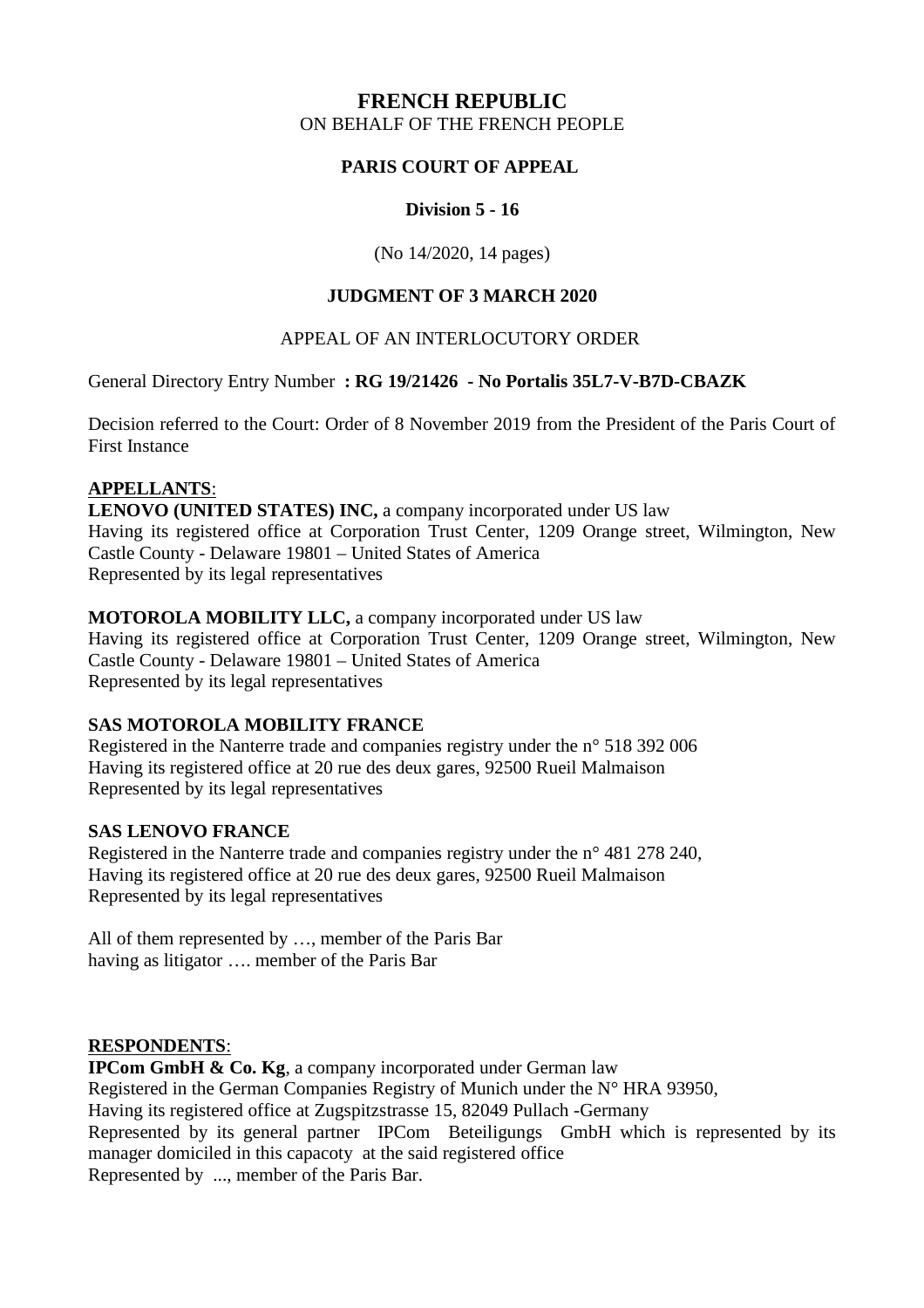## **COURT COMPOSITION**

The case was heard on 27 January 2020 in open court, before the Court composed of: Mr François ANCEL, President Ms Laure ALDEBERT, Judge Ms Fabienne SCHALLER, Judge

who ruled on the case, a report was presented at the hearing by Mr François ANCEL in accordance with Article 785 of the Code of Civil Procedure.

**Clerk** at the hearing: Clémentine GLEMET

## **JUDGMENT**

- **Adversarial**
- judgment made available at the Clerk's office of the Court, the parties having been notified in advance under the conditions provided for in the second paragraph of Article 450 of the Code of Civil Procedure.
- ⁃ signed by François ANCEL, President and by Clémentine GLEMET, Clerk to whom the minute was delivered by the signatory judge.

# **I — FACTS**

1. The Lenovo group, whose parent company is a company incorporated under Chinese law (Lenovo group Limited) specializes in design, manufacturing and marketing of computers, digital tablets, mobile phones and other electronic items. This group bought in 2014 the American company Motorola Mobility LLC, specialized in manufacturing and marketing of mobile phones.

2. It notably includes American subsidiaries, Lenovo (United States) Inc. and Motorola Mobility LLC and French subsidiaries, Lenovo (France) SAS and Motorola Mobility France SAS (hereinafter referred to as "the companies Lenovo ") which supply the French market.

3. The German company IPCom GmbH & Co. KG (hereinafter "the company IPCom") claims to be active in research and development and in the creation and the exploitation of patents portfolios particularly in the field of telecommunications

4. It states having acquired in 2007 from Robert Bosch GmbH, a company incorporated under German law, a portfolio of more than 160 patent families protecting technologies from GSM (2G), UMTS (3G) and LTE (4G) standards and mobile telecommunications and in particular patent EP 1 841 268 B2 (hereinafter referred to as patent EP 268) relating to an "Access of a mobile station to a random access channel depending on its user class » which has been held as essential to the UMTS (3G) standard by the English and German courts.

5. The company IPCom indicates that it committed to the ETSI (European Telecommunications Standards Institutes ) to grant "fair, reasonable and non-discriminatory" licenses (hereinafter referred to as "FRAND") on the essential patents which it indicates to hold and to have officially offer in September 2018 to the Lenovo group to subscribe to such operating licences of its patent portfolio under FRAND conditions.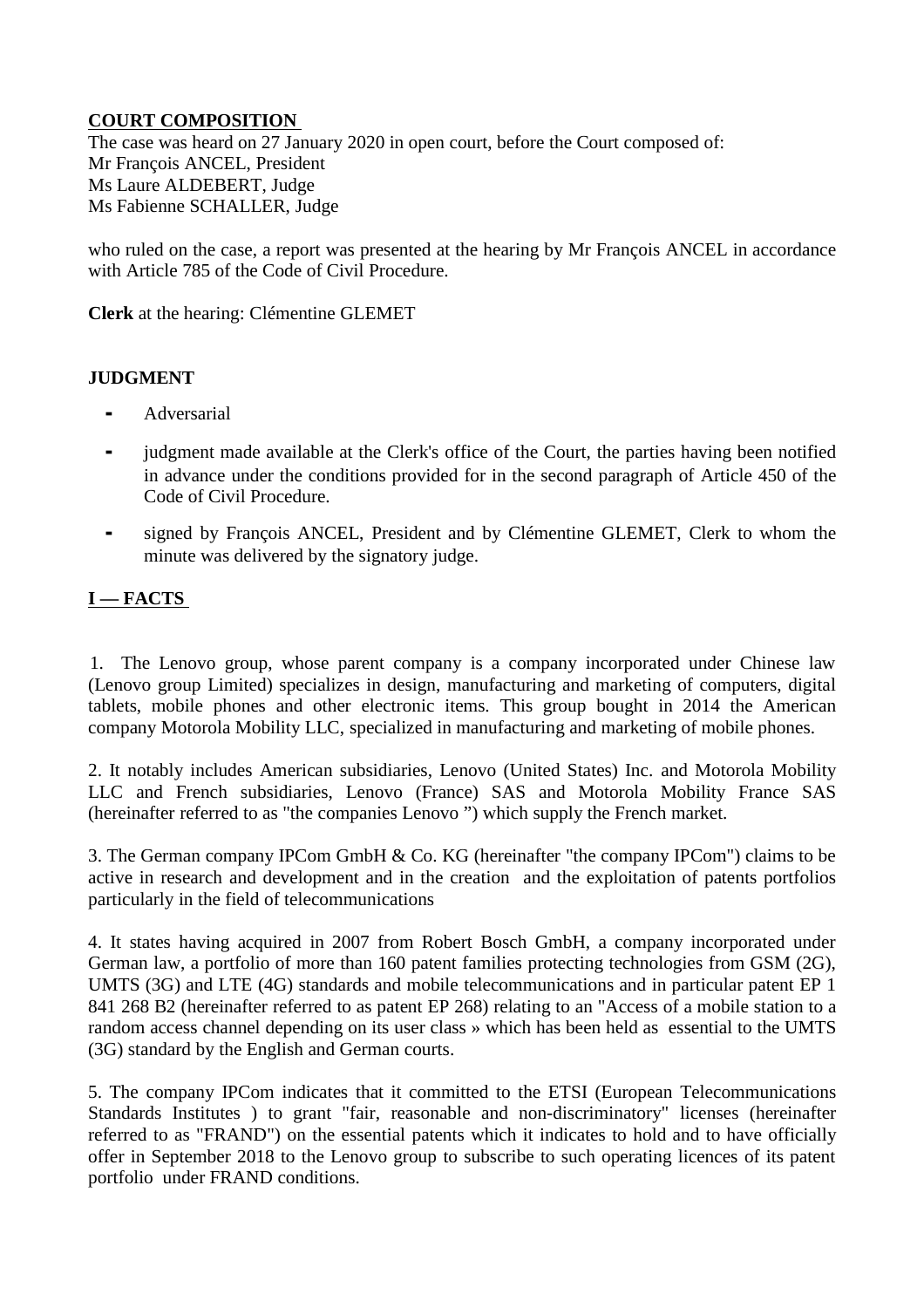6. Maintaining that the Lenovo group had implemented its essential patents and particularly in France the European patent EP 1 841 268 B2 through its American and French Lenovo subsidiaries, the company IPCom gave on March 1, 2019 formal notice to the Lenovo group to reply to its license offer for March 15, 2019, failing which it would initiate legal proceedings for the protection of its rights.

7. Lenovo (United States) Inc. and Motorola Mobility LLC, considering that this offer was not FRAND with regard in particular to the royalty rate of the portfolio containing, in their opinion, expired patents, or on the verge of being so, initiated proceedings on 14 March 2019 against the company IPCom in the United States District Court for the Northern District of California for the purposes to challenge its contractual liability for failure to meet its commitments to ETSI and setting the terms of a worldwide FRAND licence for the IPCom's patent portfolio.

8. On July 2, 2019 IPCom brought an action for infringement of the patent EP 268 against Lenovo Technology (UK) Limited and MotorolaMobility UK Ltd before the High Court of Justice in London to have it held that this patent is valid, essential and infringed, and issue a ban on the products claimed of counterfeiting except in the event of the conclusion of a FRAND licence within the framework of the proceedings pending before the California courts.

9. On September 18, 2019, U.S. Lenovo companies lodged with the California judge a motion for anti-suit injunction to prohibit the company IPCom to continue the proceedings initiated in the UK and take further action against them or their subsidiaries and customers, or to ask a foreign court to order measures to prevent Lenovo group subsidiaries to implement such an anti-suit injunction, as long as the California court will not have ruled on the conditions for granting a FRAND license.

### **Proceedings :**

10. It is under these circumstances that IPCom served on the American companies of the Lenovo Group ( namely Lenovo (United States) Inc. and Motorola Mobility LLC) and the French companies of the Lenovo group ( namely Lenovo (France) SAS and Motorola Mobility France SAS) - hereinafter referred to as "the Lenovo Companies" – an emergency writ of summons , authorized on 24 October 2019, to appear before the President of the Court for the purpose of obtaining the withdrawal of the motion for anti-suit injunction filed before the California judge and the prohibition for these companies from initiating any proceedings which might restrict the right IPCom to initiate and prosecute the alleged acts of infringement.

11. IPCom initiated the same proceedings before the High Court of Justice in London against the English companies of the Lenovo group in order to obtain from the English judge an anti anti-suit injunction.

12. At the same time, IPCom has been authorized to issue emergency proceedings against the French Lenovo companies, as well as Modelabs Mobiles (importer) and Digital River Ireland Limited (distributor) before the President of the Paris Court of First Instance for provisional ban.

13. By order dated 8 November 2019, the President of the Paris Court of First Instance , in particular:

- held that there shall be no declining of jurisdiction in favour of the District Court of the United States for the Northern District of California;

- ordered Lenovo Inc. and Motorola Mobility LLC to immediately withdraw as of the date of issue of the Order and in any case before November 14, 2019 the "Motion for antisuit injunction" which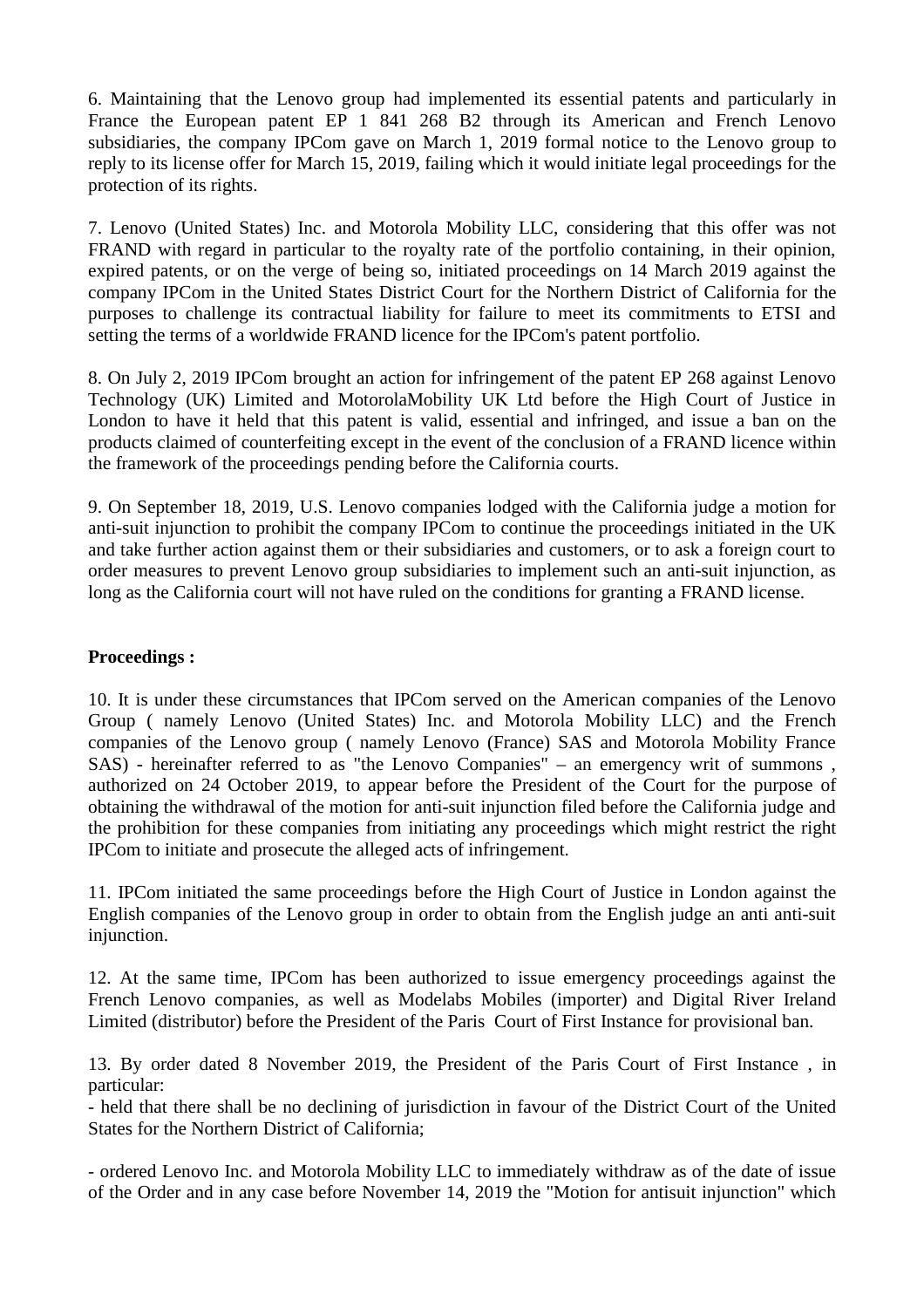they filed on September 18, 2019 with the Court of California, in that it relates directly or indirectly to all proceedings IPCom initiated or is likely to initiate before the courts having jurisdiction in respect of alleged acts of infringement of the French part of the European patent EP 268 belonging to it, on account of acts committed on French territory by Lenovo group entities, including by Lenovo (France) SAS and/or Motorola Mobility France SAS, and/or their customers, wholesalers, distributors and/or intermediaries whose services they use;

- prohibited Lenovo Inc. and Motorola Mobility LLC from filing any new proceedings or application before any foreign court to the same purposes

- held that the withdrawal and restraining orders and the prohibition on bringing a new "motion for anti-suit injunction" are subject to a penalty payment of EUR 200 000 per infringement established and for each day's delay from the date of issue of this order;

14. By decision of 8 November 2019, the High Court of Justice in London, considering that it would be vexatious and oppressive for IPCom if it were deprived of challenging the infringement and validity of patent EP 268, ordered the English companies Lenovo not to obstruct the continuation of the proceedings initiated by IPCom before the English courts, the English judge having added, inter alia, that he believes that *"it is significant that the principle of courtesy is not significantly violated by the granting of the injunction sought "because it" would not substantially interfere with the issues before the U.S. court".*

15. Following the order made by the President of the Paris Court of First Instance , the American companies Lenovo withdrew before the Californian court their motion for an "anti-suit" injunction against IPCom as regards the proceedings initiated in France.

16. On November 14, 2019, IPCom brought proceedings against the French companies Lenovo as well as the companies Modelabs Mobiles (importer) and Digital River Ireland Limited (distributor) before the Paris Court of First Instance for infringement of patent EP 268.

17. By notice of November 22, 2019, Lenovo Inc., Motorola Mobility LLC, Motorola Mobility France and Lenovo (France) appealed the order of the summary judgment judge of November 8, 2019 in all its provisions.

18. By order of December 9, 2019, the delegate of the first president authorized the appellants to summon IPCom on a fixed day for a hearing on January 27, 2020 inviting them to issue the writ of summons no later than December 20, 2019.

19. By decision of December 12, 2019, the Californian judge held that the American companies Lenovo did not bring sufficient "prima facie" proof of the jurisdiction of the American court to rule on their claim for contractual responsibility of IPCom for breach of its commitments to ETSI, and on their request for determination of a rate of FRAND royalty for a license on the patent portfolio of IPCom. He authorized a "discovery" procedure for the sole purpose of ruling, if need be, again later on its jurisdiction and found "terminated" the motion for anti-suit injunction from the American companies Lenovo, which can if necessary submit it again once the "discovery" procedure on jurisdiction has been completed.

20. By order handed down on January 20, 2020, the President of the Paris Court of First Instance rejected IPCom's application for provisional ban after having held in particular that the measures of prohibition, recall and confiscation sought, which covered a period of a few weeks taking into account the expiry date of the patent on February 15, 2020, were manifestly disproportionate and of a nature to cause an imbalance in the situation of the parties in giving an undue advantage to the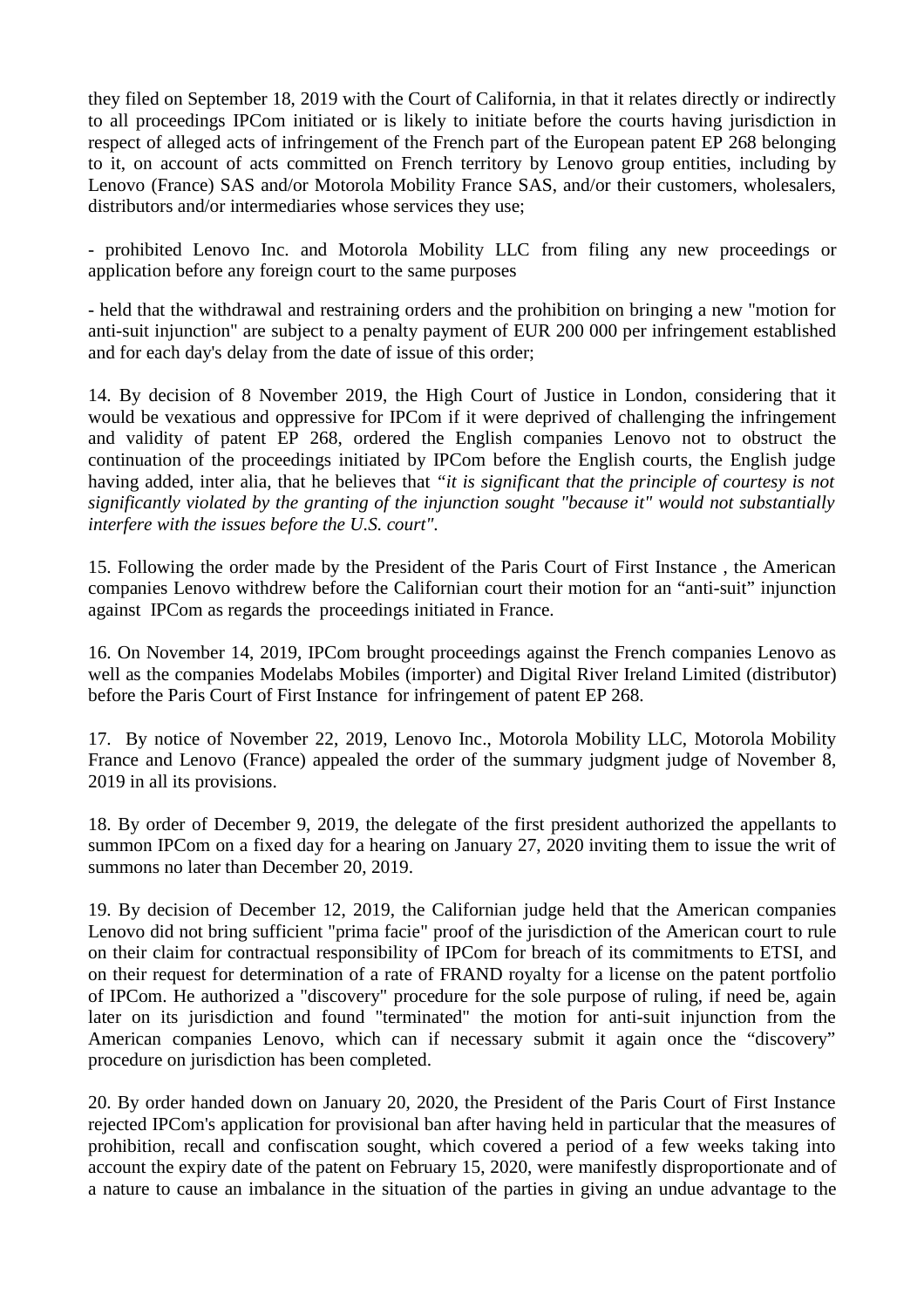patentee who might have imposed a license that does not meet the FRAND conditions.

# **II — CLAIMS OF THE PARTIES**

21. According to their latest submissions sent electronically on 24 January 2020, Lenovo requested the Court in particular under Articles 42, 46, 100, 101, 808 (previous version) and 809 (previous version) of the Code of Civil Procedure, to

-Reverse the order of November 8, 2019 in all its provisions except that it found the objection of lack of jurisdiction admissible;

Ruling again:

Primarily:

– Say that it has no jurisdiction to hear IPCom's application against Lenovo (United States) Inc., and Motorola Mobility LLC and, as a consequence, to declare the judgment common to Lenovo (France) SAS and Motorola Mobility France SAS; and direct IPCom to better lodge its claim before the US District Court for the Northern District of California,

In the alternative :

- Say that there is no reason to rule in summary proceedings;
- Reject all requests from IPCom against Lenovo companies (United States) Inc., Motorola Mobility LLC;

In any case :

- Order IPCom to pay to Lenovo (United States) Inc., Motorola Mobility LLC, Lenovo (France) SAS and Motorola Mobility France SAS the sum of EUR 50,000 under Article 700 of the Code of Civil Procedure;
- Order IPCom to pay all costs and say that they will be recovered by the SPC Grappotte Bénétreau, in accordance with article 699 of the Code of Civil Procedure.

22. According to its latest submissions sent electronically on 17 January 2020, IPCom requested the Court in particular under Articles 46, 808 (previous version), 809 (previous version) and 331 alinea 2 of the Code of Civil Procedure and under Articles 7-2 and 24-4 of EU Regulation 1215/2012 of 12 December 2012, to:

- Uphold in all its provisions the interim order (RG n $\degree$  19/59311) handed down on November 8, 2019 by the President of the Paris Court of Firts Instance ;
- Declare inadmissible, and in any case groundless, all pleas and claims of Lenovo (United States) Inc., Motorola Mobility LLC, Lenovo (France) SAS and Motorola Mobility France SAS; dismiss them;
- Order Lenovo (United States) Inc., Motorola Mobility LLC, Lenovo (France) SAS and Motorola Mobility France SAS in solidum to pay all costs that will be directly recovered by SELAS ..., Lawyers, in accordance with article 699 of the Code of Civil Procedure;

## **IV — PLEAS OF THE PARTIES**

23. The Lenovo companies claim that the French courts do not have territorial jurisdiction to order the measures requested by IPCom against the American companies of the Lenovo group.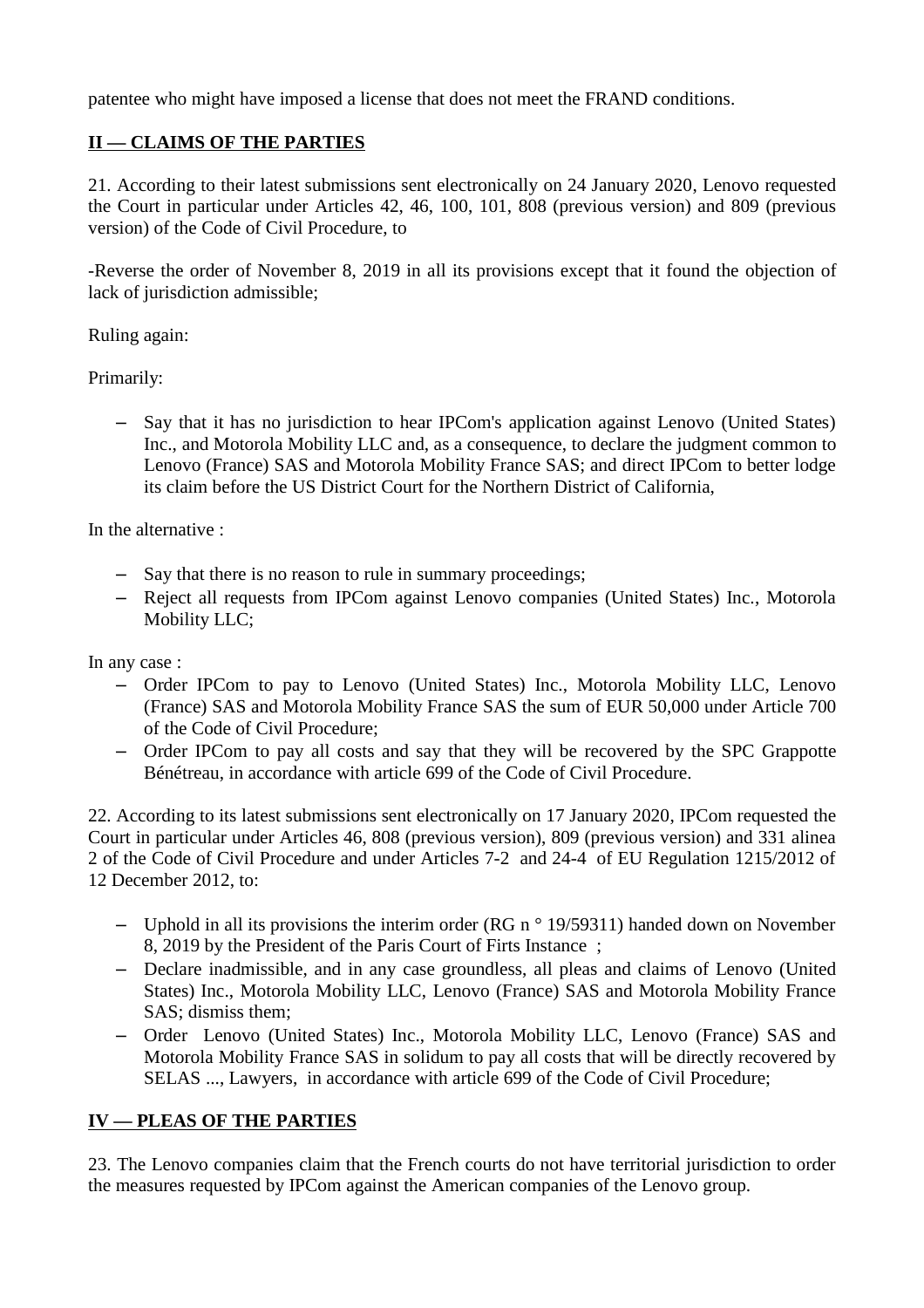24. They point out that the jurisdiction of the French courts cannot result from the application of article 42 al.2 of the Code of Civil Procedure since the French companies of the Lenovo group are brought before this jurisdiction only for purposes of declaration of common judgment so that, as there is no claim filed against them, the place of their registered office in France cannot be used to assess the jurisdiction of French courts.

25. They add that the jurisdiction of the French courts cannot result from the application of Article 46 al.2 of the Code of Civil Procedure with regard to the place of the damage since the stay of the proceedings initiated in France while the American procedure continues cannot result in a damage to IPCom since the current procedure before the Californian court aims at fixing the royalties which IPCom could claim for the exploitation of this patent and that the appellants have undertaken, for themselves and on behalf of their affiliates around the world, to comply with the decision of the Californian court and to take a FRAND license under the terms to be defined by this Court.

26. They state that the only measure from which the stay of proceedings could deprive IPCom was a provisional ban with effect for a few weeks, between the date of the President's order and the expiry date of this patent, i.e. on February 15, 2020 but that the President of the Court rejected, by his order of January 20, 2020, to order such a provisional ban.

27. In the alternative, the Lenovo companies consider that the conditions of Articles 808 and 809 of the Code of Civil Procedure (in their previous version) are not met, considering that IPCom's claims are seriously challengeable.

28- They indicate firstly that the conditions of Article 808 of the Code of Civil Procedure are not met since the existence of a simple dispute cannot suffice to justify the granting of any measure which would give to one of the parties an unreasonable advantage in the dispute against the other party and that in this case, the motion for anti-suit injunction aims precisely at restoring a balance of rights between the parties by avoiding multiple infringement proceedings, the sole purpose of which is to gain an advantage within FRAND license negotiations. They consider that by seeking to have Lenovo and Motorola products banned in certain markets, while the American companies Lenovo are ready to take out a license for the IPCom patents, on their own behalf and on that of their affiliates around the world, IPCom abuses its position as a patentee, which justifies even more the motion for anti-suit injunction filed with the Californian court.

29- They state that this measure is not contrary either to French international public order, nor to European international public order and that the "anti-suit injunction" measure is not intended to encroach on the sovereignty and jurisdiction of another state jurisdiction but to preserve the jurisdiction of the competent forum first seized from oppressive procedural behaviour of IPCom. They add that this motion is not different nature of the motion for "anti anti-suit" that IPCom itself has filed so that the President of the Court should have questioned the infringement brought by his own decision to the sovereignty of the American jurisdictions.

30- They indicate that there is, outside the scope of European Union law, not applicable in this case, no principle of incompatibility excluding the use of "anti-suit" injunctions in French law, being observed that the Court of Cassation accepted it where the measure is intended to sanction the breach of a pre-existing contractual obligation, which is the case here since IPCom violated its commitments made to ETSI in refusing to grant a FRAND license.

31- The Lenovo companies secondly claim that the conditions for implementing Article 809 of the Code of Civil Procedure, which does not allow to prevent hypothetical damage, are also not met as IPCom cannot claim to suffer any imminent harm, since the pending US proceedings seek to determine the amount of FRAND royalties owed by American companies and their subsidiaries so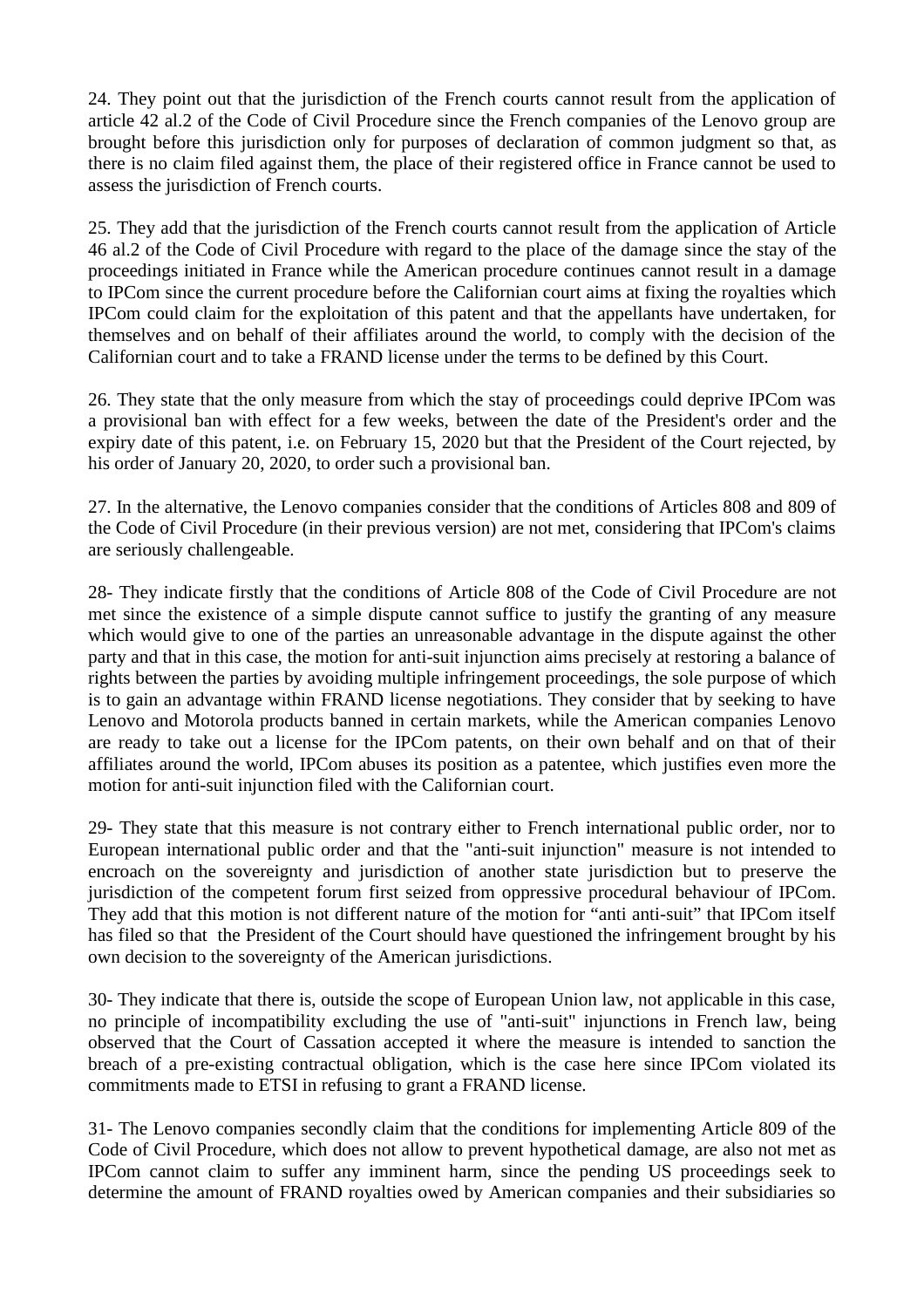that the exploitation of patents will give rise to a consideration.

32. They consider that IPCom cannot claim suffering from a manifestly unlawful disturbance since neither the right to justice nor the property right of this company are flouted. They state in this regard that the right to justice is not intended as an unconditional and systematic right to bring a claim before the French judge, that IPCom's right to justice is exercised before the Californian judge and that when the Californian judge will have ruled on the conditions of a license FRAND, IPCom may exercise its prerogatives as holder of essential patents and in particular obtain the payment of royalties. .

33- They believe on the contrary that the injunction is intended to protect the American companies Lenovo from an abuse by IPCom of its patent right since in a context for determining FRAND royalties, the filing of actions in infringement may be found to be contrary to competition law, in that the patentee abuses of its dominant position, in particular when the third party implementing the standard, such as this is the case here, has expressed its willingness to take out a license under FRAND conditions.

34- IPCom argues in response that the President of the Paris Court of First Instance had material and territorial jurisdiction to order interim measures. It indicates in this regard that this motion for anti-suit injunction had the objective of depriving it of the right to act before the French judge to assert its rights over the French part of the European patent of which it is the holder, so that it was likely to suffer a damage in France and the French court had territorial jurisdiction under Article 46 of the Code of Civil Procedure. It adds that this motion for anti-suit injunction could be filed again, the stay of the trial before the American judge only lasting until the outcome of the discovery procedure.

35- IPCom further explains that the measures ordered are justified in light of conditions laid down in Article 809 of the Code of Civil Procedure when, as the first judge held, the motion for anti-suit injunction exposed it to an imminent harm of its fundamental rights under its industrial property right and its right to an effective legal protection of this right, protected by Articles 1, 6-1 and 13 of the European Convention on Human Rights, 17 and 47 of the Charter of Rights fundamentals of the European Union.

36- It recalls that the hearing of pleadings before the American court concerning the "Motion for Anti-Suit Injunction" of the American companies Lenovo was set for November 14, 2019 and that this motion was therefore likely to be granted against IPCom at any time from that date, so that the risk to which it was exposed of being deprived of its fundamental right to judicial protection of its intellectual property in France constituted in itself a manifestly unlawful disturbance which was to cease, and the realization of that risk constituted an imminent harm which had to be prevented, in accordance with article 809 of the Procedural Code civil.

37- It adds that the imminent harm to which IPCom was exposed did not completely disappear in view of the decision handed down by the American court on 12 December 2019 insofar as if the American court rejected the motion for anti-suit injunction from the American companies, it nevertheless left open the possibility for them to file again such motion if necessary after completion of the discovery process in jurisdiction matters.

38- IPCom further considers that the conditions of Article 808 of the Code of Civil Procedure are also met. It maintains that there is a dispute between, on the one hand, IPCom, holder of the French part of the European patent EP 268, and on the other hand, the French Lenovo companies and their partners for the import and marketing in France of alleged counterfeit products, namely the company ModeLabs Mobiles and the Irish company Digital River Ireland Limited and that under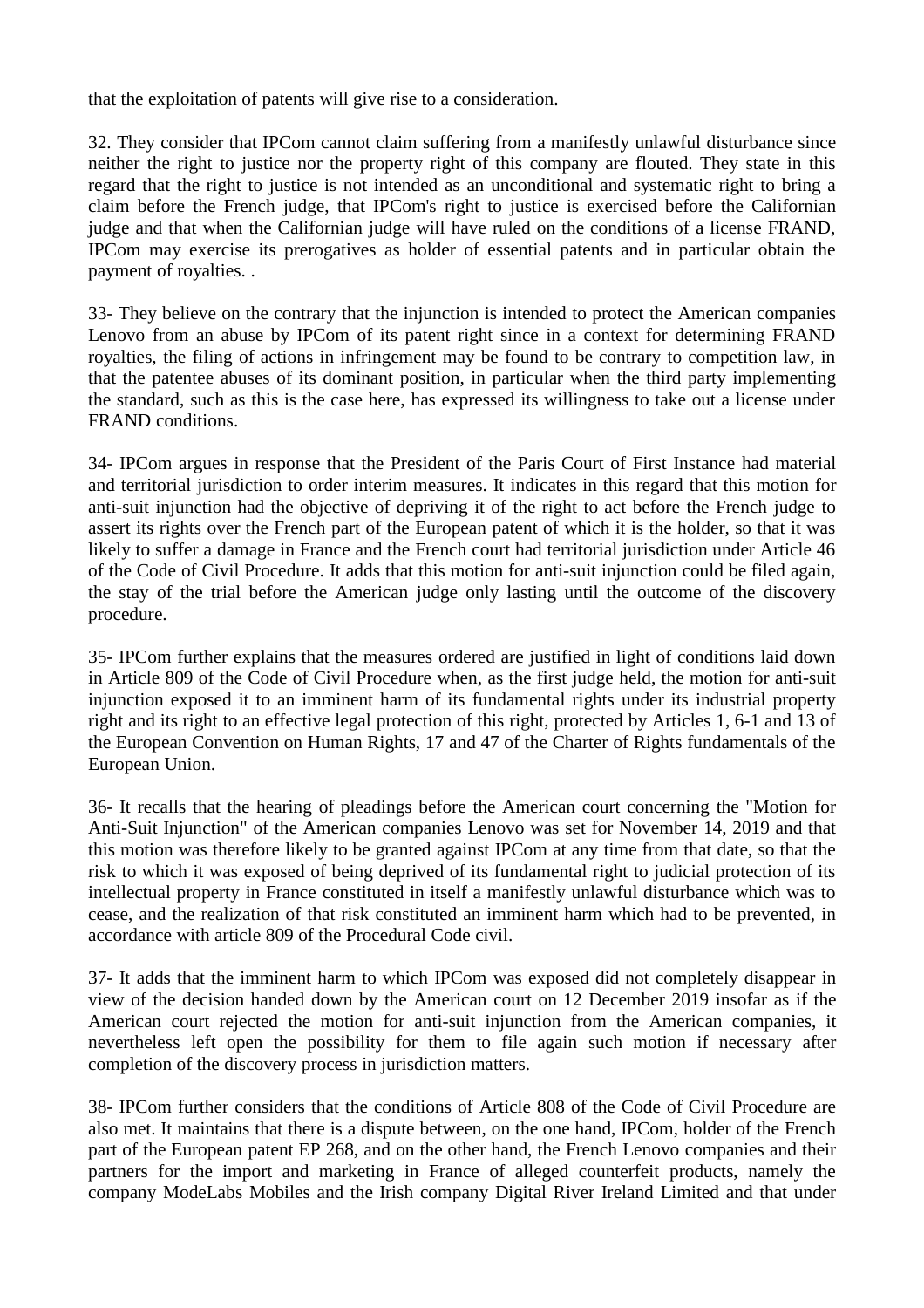Articles L.615-17, L.615-3 and D.631-2 of the Intellectual Property Code, and D.211-6 of the Code of Judicial Organization, this dispute falls within the exclusive jurisdiction of the Paris Court of First Instance with regard to civil actions and related claims regarding the patent, and of its President seized in summary proceedings with regard to measures intended to prevent further infringement

39- It recalls that the so-called "anti-suit" orders of the type that may be handed down by English or American courts affect the prerogatives of sovereignty of the French State and, in particular, of its rules of jurisdiction and that therefore, apart from certain very specific cases of litigation involving the implementation of an arbitration clause and / or a clause conferring jurisdiction freely agreed by the parties - which is not the case here - they are contrary to international public policy under French and European law.

40- IPCom considers that the motion for anti-suit injunction aims to hinder the exercise by French courts of their jurisdictional powers, and therefore affects the international public policy under French law. It argues in this regard that it is inaccurate to claim that the same would apply to the "anti-anti suit" measure ordered by the judge since it does not have the purpose or the effect of depriving the appellants of a fundamental right, nor to hinder the exercise of the jurisdictional powers of the American court, as the appealed order does not prohibit the appellants from continuing their action before the American court.

41- It adds that the motion for anti-suit injunction also affects the international public policy of the European Union since it aims to prevent French courts from exercising their powers under Articles 7-2 and 24-4 of EU Regulation No. 1215/2012 of 12 December 2012, to hear claims on the validity and counterfeiting in France of the French part of the European patent EP 268, and to deprive IPCom of the effective judicial protection of its intellectual property in all Member States of the European Union designated by the said patent, including France, while this judicial protection is guaranteed by Articles 17 and 47 of the Charter of fundamental rights of the European Union

42. The Court refers, for a further statement of the facts and claims of the parties, to the decision made and to the aforementioned submissions, by application of the provisions of Article 455 of the Code of Civil Procedure.

## **IV — REASONS FOR THE DECISION**

## **On the plea of lack of of territorial jurisdiction**

43- It should be noted that neither IPCom nor the first judge determined the jurisdiction of the Parisian court on the ground of Article 42 al. 2 of the Code of Civil Procedure, which they admitted was not applicable in the present case, so that that basis does not have to be examined and that territorial jurisdiction should be assessed with regard to the conditions laid down by Article 46 of the Code of Civil Procedure.

44- The judge with territorial jurisdiction in sumary proceedings is the one in whose jurisdiction urgent measures must be taken or the one belonging to the court that shall rule on the merits, which may be under Article 46 of the Code of Civil Procedure and in tort cases, the court of the place where the defendant lives, the court of the place of the harmful event or the court in which the damage was suffered.

45- In the present case, the President of the Court dismissed the objection of jurisdiction based on Article 46 of the Code of Civil Procedure after having considered, for relevant reasons that the Court adopts, that if the American judge was to grant anti-suit injunction, IPCom would be deprived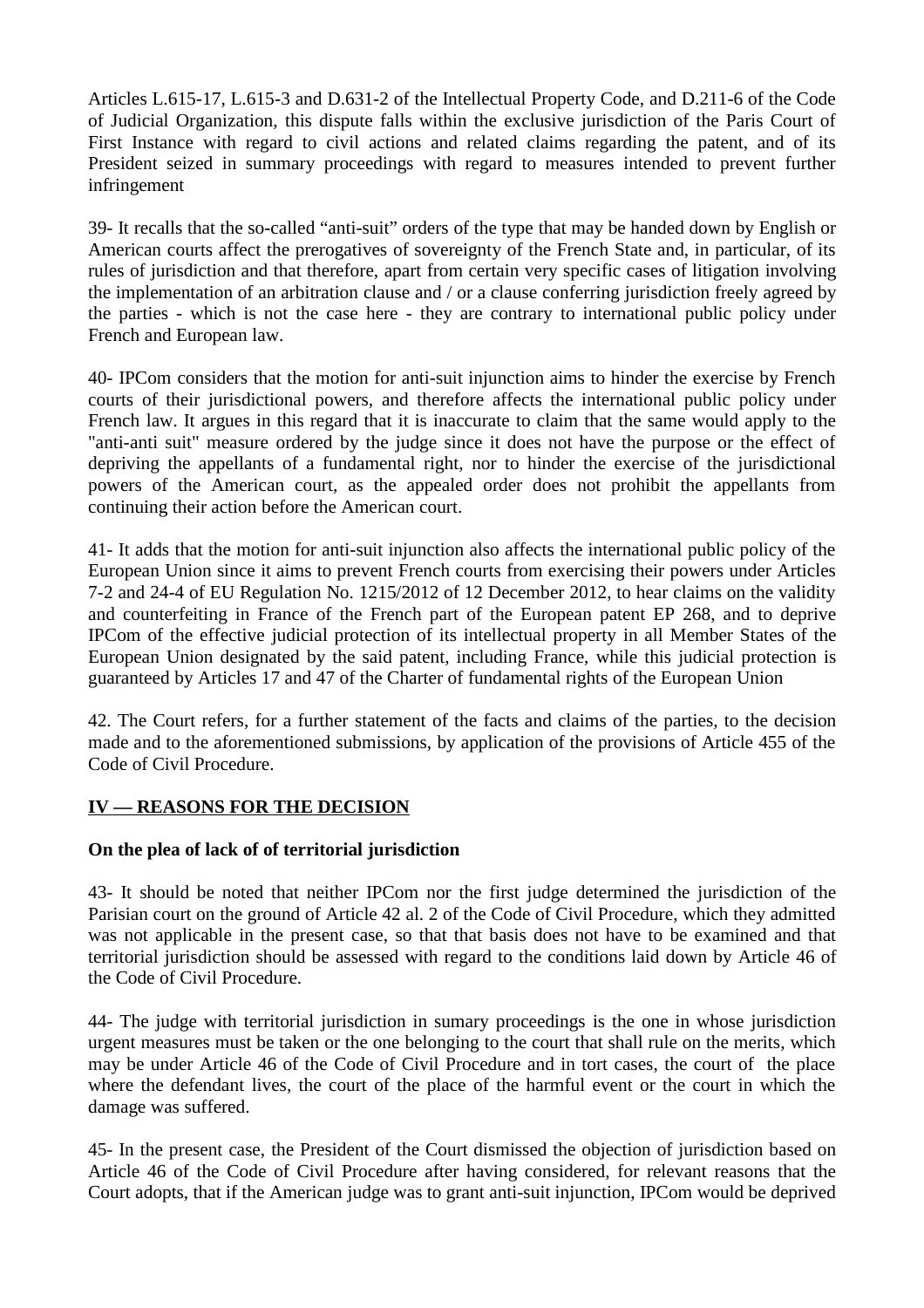of the right to act before the French judge for asserting its rights over the French part of the European patent it owns, thus suffering a damage on this territory, so that the French court shall have territorial jurisdiction under Article 46.

46- It shall be added in this regard that it is not up to the Court, when ruling solely on the issue of jurisdiction, to assess whether the alleged damage is established in the light of commitments that Lenovo companies say they have made "for themselves and their affiliates worldwide " before the American court to comply with the judgment that shall be handed down by this court, as this question falls under the assessment of the merits of the measure claimed.

47- It shall be added for the sake of completeness, that the jurisdiction of the President of the Paris Court of First Instance of Paris was also justified by the fact that this judge belongs to the court which shall in fact hear the claim of patent infrigement brought by IPCom, that the motion for "anti-suit"injunction is precisely intended to prevent and on which it has therefore a direct impact.

48- In light of these elements, the order of the judge of first instance on territorial jurisdiction shall be upheld.

### **On the assessment of the merits of the measures sought before the President of the Court of First Instance**:

49- Even if it is not disputed that the motion for anti-suit injunction brought before the Californian judge has been withdrawn following the decision of the trial judge, it is for the court to firstly determine whether this request for withdrawal was justified the day the trial judge ruled.

50- Furthermore, taking into account that this new element occured after the decision of the trial judge was handed down, it is up to the Court to assess whether the ban which has been imposed on the American companies to file *"any new proceedings or applications before any foreign courts with the same purpose "* is still justified under Articles 808 and 809 (previous version) of the Code of Civil Procedure that are now Articles 834 and 835 of this code.

## *On the merits of the application to withdraw the motion for anti-suit injunction before the American jurisdiction*

51- In application of Article 835 of the Code of Civil Procedure (formerly 809 of this code), the president of the Court of Firts Instance may, even in the presence of a serious challenge, order interim protective measures or restoration measures required, either to prevent imminent damage, or to put an end to a manifestly unlawful disturbance.

52- It should be recalled that any disturbance resulting from a material or legal fact which, directly or indirectly, is an obvious violation of the rule of law, can constitute a manifestly unlawful disturbance.

53- In the present case, it is common ground that the purpose of the anti-suit injunction filed before the American court on September 18, 2019 was to prohibit IPCom, on the one hand, from continuing the action for patent infringement filed in the United Kingdom against the affiliated companies of the American companies Lenovo in the United Kingdom but also, on the other hand, to prohibit IPCom from bringing claims against the applicants (the American companies Lenovo), the affiliated companies of the applicants or one of their clients, all actions alleging an infringement of essential patents claimed by IPCom and this during the action pending before the Californian court.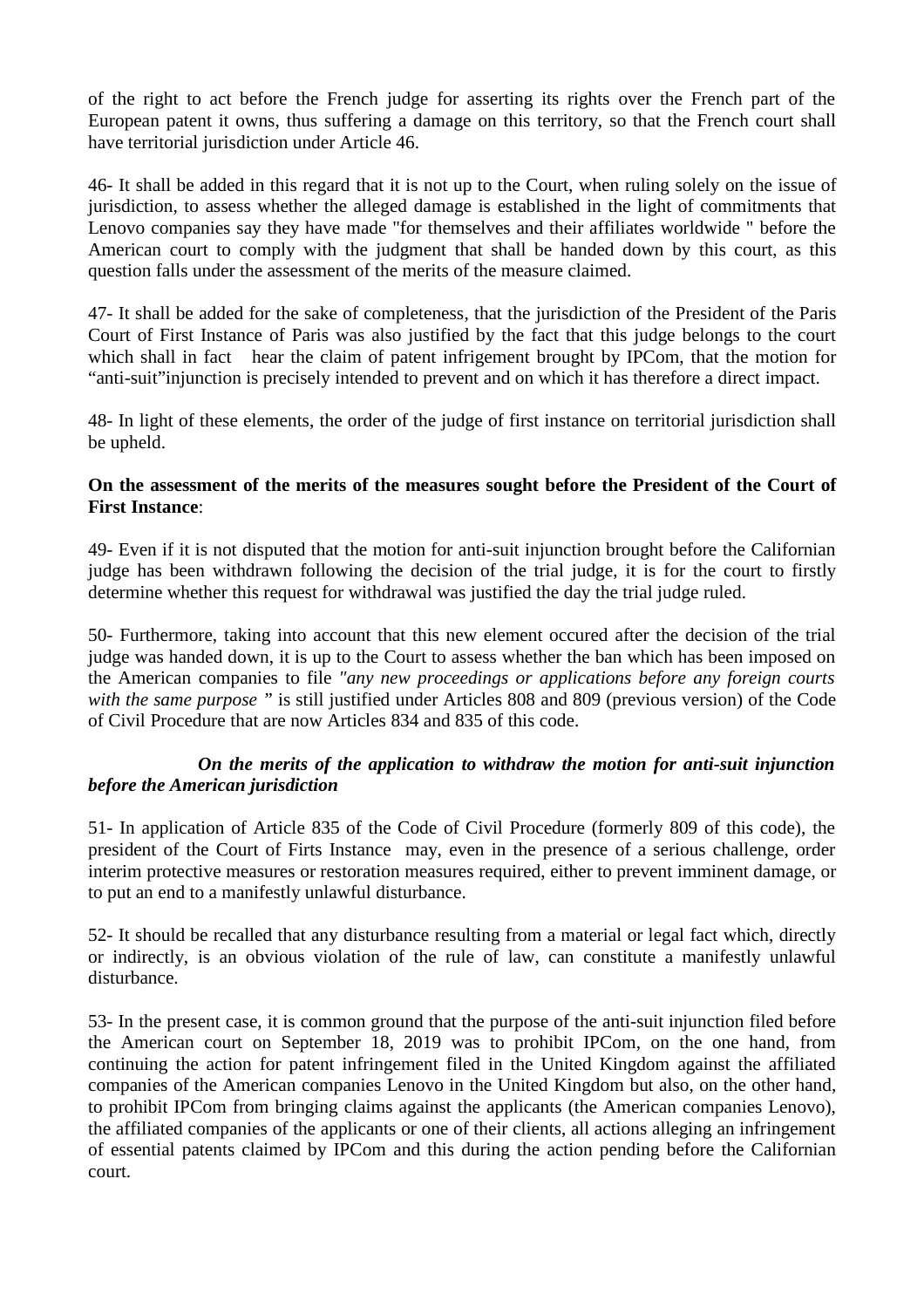54- The purpose of the motion for anti-suit injunction was thus also to prevent initiating and / or continuing any infringement action against companies of the Lenovo group, including those likely to be brought before a French court.

55- It emerges in this regard from the exhibits filed in the proceedings and in particular from the written submissions of the parties filed before the Californian judge that the American common law system recognizes the judge the power to order a party not to initiate a parallel procedure in the same country or a foreign country if this compromises the course or outcome of the proceedings before this jurisdiction and particularly when such an action "seeks to compromise the capacity of the court to achieve a just result in the matter before it "(Microsoft Corp. v. Motoral, Inc. 696 F. 3D 872, 886 (9 th Cir. 2012)) or, as recalled by Lenovo companies in the motion for an anti-trial injunction they filed with the American judge, *"when unnecessary delays and inconvenience and significant expense for parties and witnesses "will likely result from the resolution of an issue in two separate actions or "where separate decisions could give place with inconsistent decisions or even a race for judgment "*.

56- Thus, on the day the first judge ruled, IPCom was likely to see itself prohibited by the Californian judge, with regard to the faculty offered by its law, to initiate and / or to pursue any action for patent infringement against the companies of Lenovo group and / or their customers to protect the French part of the EP 268 patent, that it owns and particularly before the French courts.

57- Such an impediment characterizes a manifestly unlawful disturbance as long as it infringes the right for the holder of an industrial patent to access the only judge competent to rule on the infringement of its title, disregarding not only the provisions of the Intellectual Property Code and in particular Article L. 611-1 of the Intellectual Property Code according to which *"any invention may be the subject of an industrial property title issued by the director of the National Institute of industrial property which confers on its owner or his successors in title an exclusive right of exploitation "* and Article L. 615-1 of the same code which provides that" *Any infringement of the rights of the owner of the patent, as defined in Articles L.613-3 to L. 613-6, constitutes an infringement ",* but also of the protection granted to the right of property by European standards and in particular Article 1 of Protocol 1 of the European Convention on Human Rights according to which *"Every natural or legal person is entitled to the peaceful enjoyment of his possessions. No one shall be deprived of his possessions except in the public interest and subject to the conditions provided for by law and by the general principles of international law"*, of Article 17 of the Charter of Fundamental Rights of the Union European expressly including intellectual property in this protection, and finally Articles 6 § 1 and 13 of the European Convention on Human Rights relating to the right for everyone to have their case heard fairly, publicly and within a reasonable time by an independent and impartial tribunal, and to the right to an effective remedy before a national authority.

58- If the Lenovo companies maintain that this prohibiting measure is only temporary and only lasts for the time of the proceedings before the American judge, such a stay, having regard to the duration thereof which might take several years, but also of its uncertain outcome, compared to the limited duration of protection granted to the owner of a patent, which in this case expired on February 15, 2020, amounts to a concrete deprivation of the right for its holder to avail and protect his industrial property title before its expiration, knowing that it is not disputed that the Californian judge is not seized and could not in any event rule on such an action for infringement which is of the exclusive jurisdiction of the Paris Court of First Instance .

59- Thus, the only appropriate way to put an end to the manifestly unlawful disturbance was indeed to order the Lenovo companies to withdraw under penalty the "anti-suit" motion filed before the Californian judge, being moreover observed that it in no way prejudices the continuation of the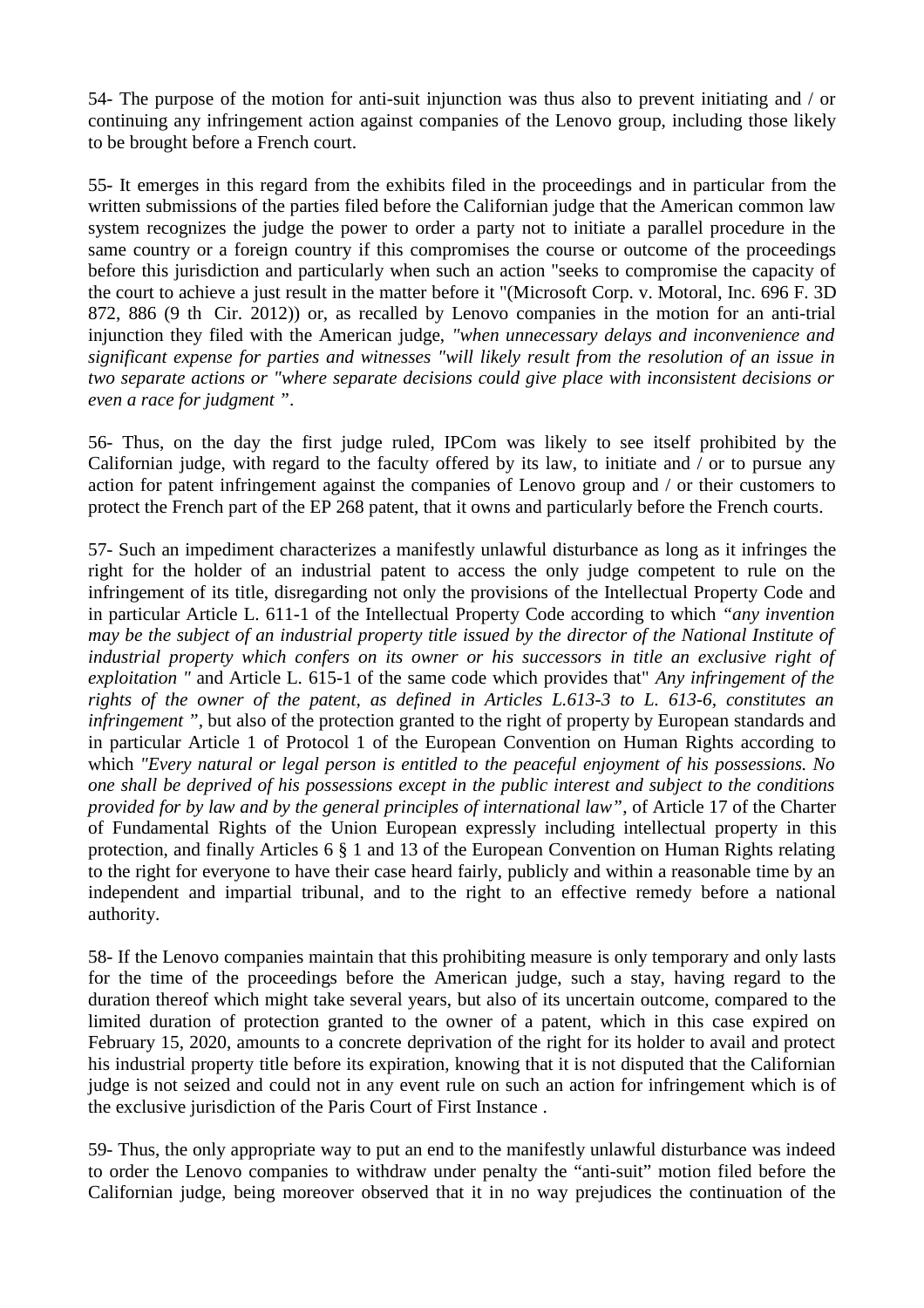lawsuit initiated by the Lenovo companies before the Californian court, the subject of which is distinct since it does not relate to the infringement of the patent in dispute and that the outcome of the infringement action in France is not without interest for the Californian judge, supposing that he recognizes himself finally competent to rule on the responsibility of IPCom and the fixing of a FRAND license.

60- Consequently, it shall be held, regardless of the assessment whether the motion for anti-suit injunction filed by Lenovo companies before the Californian judge complies with the French concept of international public policy, that this measure characterizes a manifestly unlawful disturbance within the meaning of Article 835 of the Code of Civil Procedure, in view of the disturbance it generates by infringing a fundamental right, so that the first judge has, rightly and within the framework of the powers it derives from this article, ordered the Lenovo companies to withdraw under penalty the disputed motion for anti-trial injunction and that its order shall therefore be upheld.

## **On the merits of the ban on Lenovo companies from filing any new applications for the same purpose;**

61- It should be noted that if the litigation pending before the Californian judge is not fully completed due to the implementation of a "discovery" procedure whose outcome is likely to reopen before the Californian judge the debate over its jurisdiction, this Judge is no longer seized of any motion for an anti-suit injunction so that the manifestly unlawful disturbance referred to above has ceased, and the only possibility of filing a new motion for anti-suit cannot be enough to characterize such a disturbance.

62- Similarly, the imminence of damage has not been established since no motion has been made.

63- Consequently, in view of the development of the dispute and the conditions required by Articles 808 and 809 of the Code of Civil Procedure, which are now Articles 834 and 835 of the Code of Civil Procedure, which are no longer met, the decision of the first judge tending to prohibit Lenovo Inc. and Motorola Mobility LLC from filing "any new procedure or application before any foreign court whatsoever for the same purpose" is no longer justified, apart from the fact that it was not made with limits in time and space.

64- The order of November 8, 2019 shall therefore be reversed on this count.

### **Costs and expenses**

65- Costs and procedural indemnity were properly settled by the trial judge.

66- At this court level, the Lenovo companies, losing parties, shall be ordered in solidum to pay the costs which may be recovered in accordance with the provisions of Article 699 of the Code of Civil Procedure.

67- In addition, the Lenovo companies must be ordered in solidum to pay IPCom, which had to incur irrecoverable costs to assert its rights, compensation under Article 700 of the Code of Civil Procedure which fair overall sum is set at EUR 25,000 in view of the the partial reversal of the order.

## **ON THESE GROUNDS, THE COURT HEREBY**

1-Upholds the order of November 8, 2019 on territorial jurisdiction and in so far as it ordered